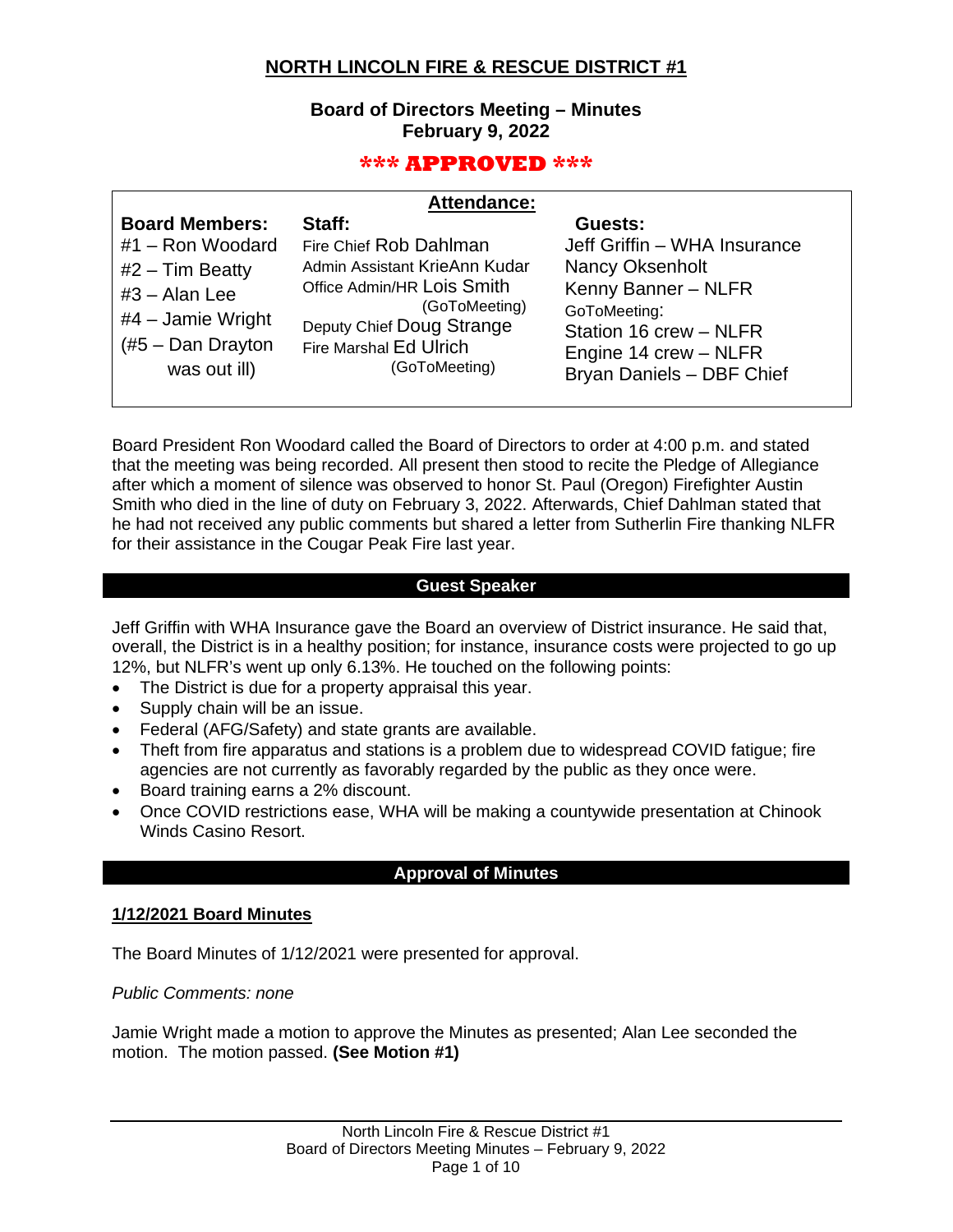# **Financial Statements**

The Board reviewed the monthly financial statements. Check # 32799 made payable to Quality Printing for \$1,010.05 was voided as it contained a double payment. Check # 32828 was then issued to Quality Printing for the correct amount due of \$392.69. Chief Dahlman commented that at 58% of the way into the year, the overall budget is on target at 51.5%. He also noted that 97% of 2021 property taxes has been collected.

# *Public Comments: none*

Tim Beatty made a motion to approve the monthly financial statements as presented; Alan Lee seconded the motion. The motion passed. **(See Motion #2)**

# **Payment of Bills**

The bills were presented for payment. Board President Woodard commented that testing costs are high, but warranties can be voided if annual tests on equipment are not performed.

### *Public Comments: none*

Tim Beatty made a motion to approve payment of the bills as presented; Jamie Wright seconded the motion. The motion passed. **(See Motion #3)**

### **Budget**

Nancy Oksenholt agreed to serve another three-year term on the Budget Committee in Position #1.

### *Public Comments: none*

Tim Beatty made a motion to approve the appointment of Nancy Oksenholt to another three-year term on the Budget Committee; Jamie Wright seconded the motion. The motion passed. **(See Motion #4)**

### **Old Business**

None.

# **New Business**

# **Item #1 – Length of Service Awards Program (LOSAP)**

The LOSAP reports for the months of October, November, and December 2021 were presented to the Board for review and approval.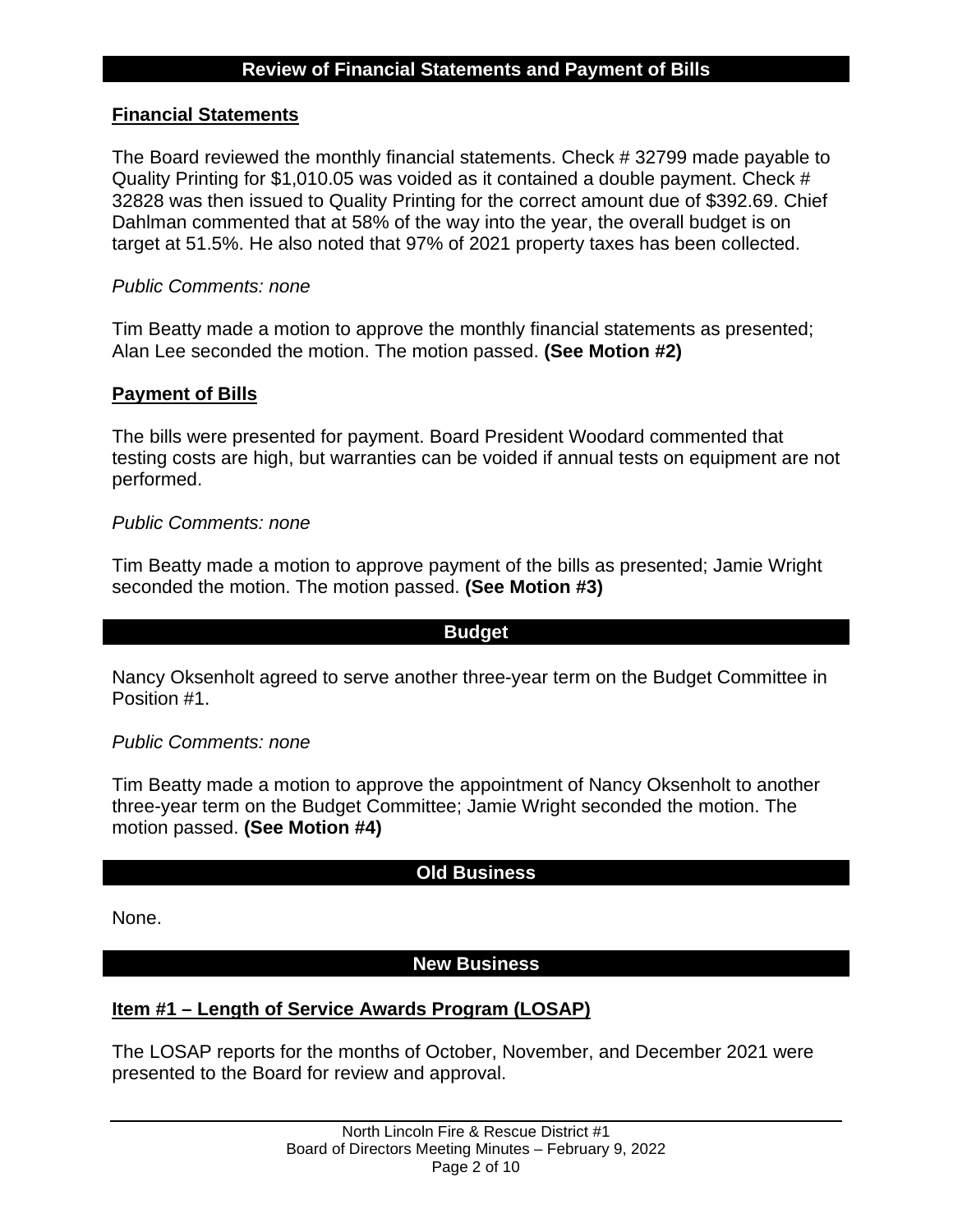# *Public Comments: none*

Alan Lee made a motion to approve the LOSAP reports as presented and check # 32836 in the amount \$5,835.00; Tim Beatty seconded the motion. The motion passed. **(See Motion # 5)**

# **Item #2 – Resolution #2022-03 (\$213,000.00 Conflagration Funds)**

The Board reviewed Resolution #2022-03 to appropriate funds received from the State of Oregon in the amount of \$213,000.00 for the District's participation in several conflagrations to the accounts below:

\$50,000.00 Account #5570 (Staff Overtime) \$16,000.00 Account #5610 (Temporary Employees) \$50,000.00 Account #5720 (PERS) \$27,000.00 Account #6810 (Apparatus Repairs) \$10,000.00 Account #6812 (Apparatus Fuel) \$25,000.00 Account #6835 (Fire Supplies) \$35,000.00 Account #7480 (Capital Outlay)

Reading of the Resolution was not necessary as all the Board members present indicated that they had read it.

### *Public Comments: none*

Jamie Wright made a motion to approve Resolution #2022-03 to appropriate funds received from the State of Oregon in the amount of \$213,000.00 to the accounts specified above; Alan Lee seconded the motion. The motion passed and the Resolution was signed by the Board President. **(See Motion #6)**

# **Committee / Staff Reports**

### Fire Marshal

- FM Ulrich will be working with the Dorchester House to help them implement an evacuation program, designate floors, etc.
- Work continues to install an Emergency Responder Radio Coverage System into Taft High School for communication between First Responders and Dispatch.
- 107-unit apartment complex will be going across the highway from Station 14. Complications are anticipated due to the one-way in, one-way out highway access.
- The City of Lincoln City has adopted the Oregon Fire Code; we are working on a cooperative agreement with them.
- FM Ulrich spoke with the Board about bringing on board the Brycer Program to track systems inspections and maintenance; there will be no cost to the District.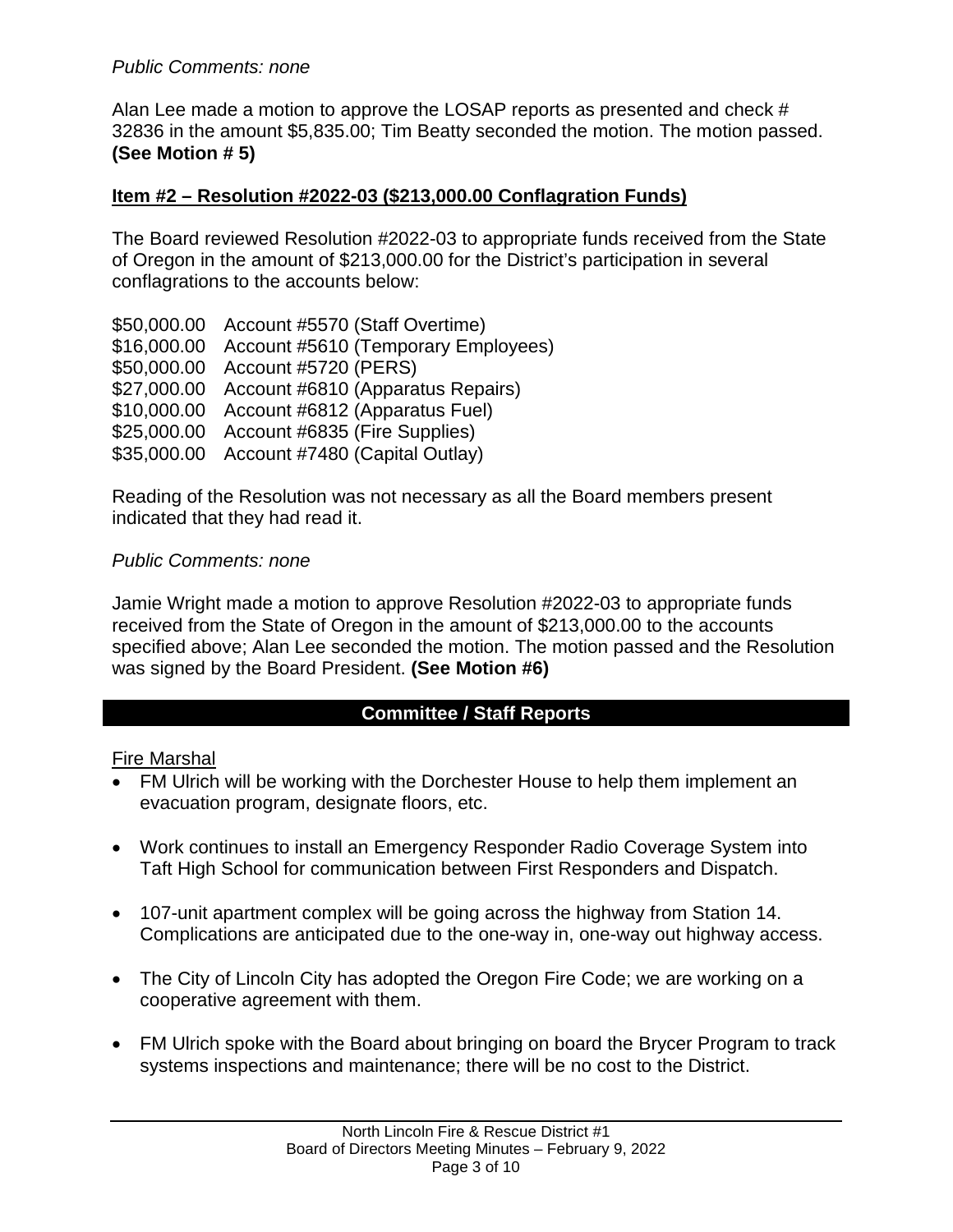# **Training**

- Fire  $-7$  hours, EMS  $-1$  hour
- Instructor 1 class was held Jan.  $8<sup>th</sup>$  &  $9<sup>th</sup>$ . Pumper Operator class was held Feb.  $5<sup>th</sup>$ and 6th.

# Safety Committee

• Meetings will begin at 4 p.m. instead of 5:30 beginning on February 21<sup>st</sup>.

# **Chief's Report**

Chief Dahlman went over some of the highlights of his report, which was included in the Board packet:

- Covid:
	- o Reimbursement all paperwork has been submitted to FEMA for reimbursement of \$621,761.90, but it may go back to them if we can maximize our return utilizing a different program. The money is still in the LGIP account. We are working with Oregon Emergency Management to determine the right course of action.
- EMS report:
	- o 3 transports in January.
	- o Ambulance transport dollars received this budget year is \$12,222.
	- o 46 transports are pending collections by PWA.
- Monies received:
	- $\circ$  \$ 3,933 EF Recovery
	- o \$ 3,660 Ambulance collections
- Budget Process:
	- $\circ$  Work has begun on the 2022/2023 budget; the income side is complete and draft of expenses done, still waiting for budget requests to be returned.
	- o \$1.1 million from the levy all went to Personnel Services.
- Building and Equipment Maintenance:
	- o The quote to repair the damage to HR-16 is right at \$3,000.00.
	- o E-13 has new mirrors and the rear damage is being repaired at Hughes.
	- o T-12 will be driven over to Hughes to have the hose bed cover put on when we pick up E-13.
	- o Bob is working on interior projects flooring, new maintenance area, painting at Station 16, striping on vehicles.
	- o Kenny is busy with vehicle preventative maintenance and older vehicle repairs. Rear brakes on E-142 are being replaced, as are the brake calipers on one of the Humvees.
	- o The SCBA compressor at Station 16 is still out of service; it's been three months as the technicians' original diagnosis of the problem didn't solve the problem.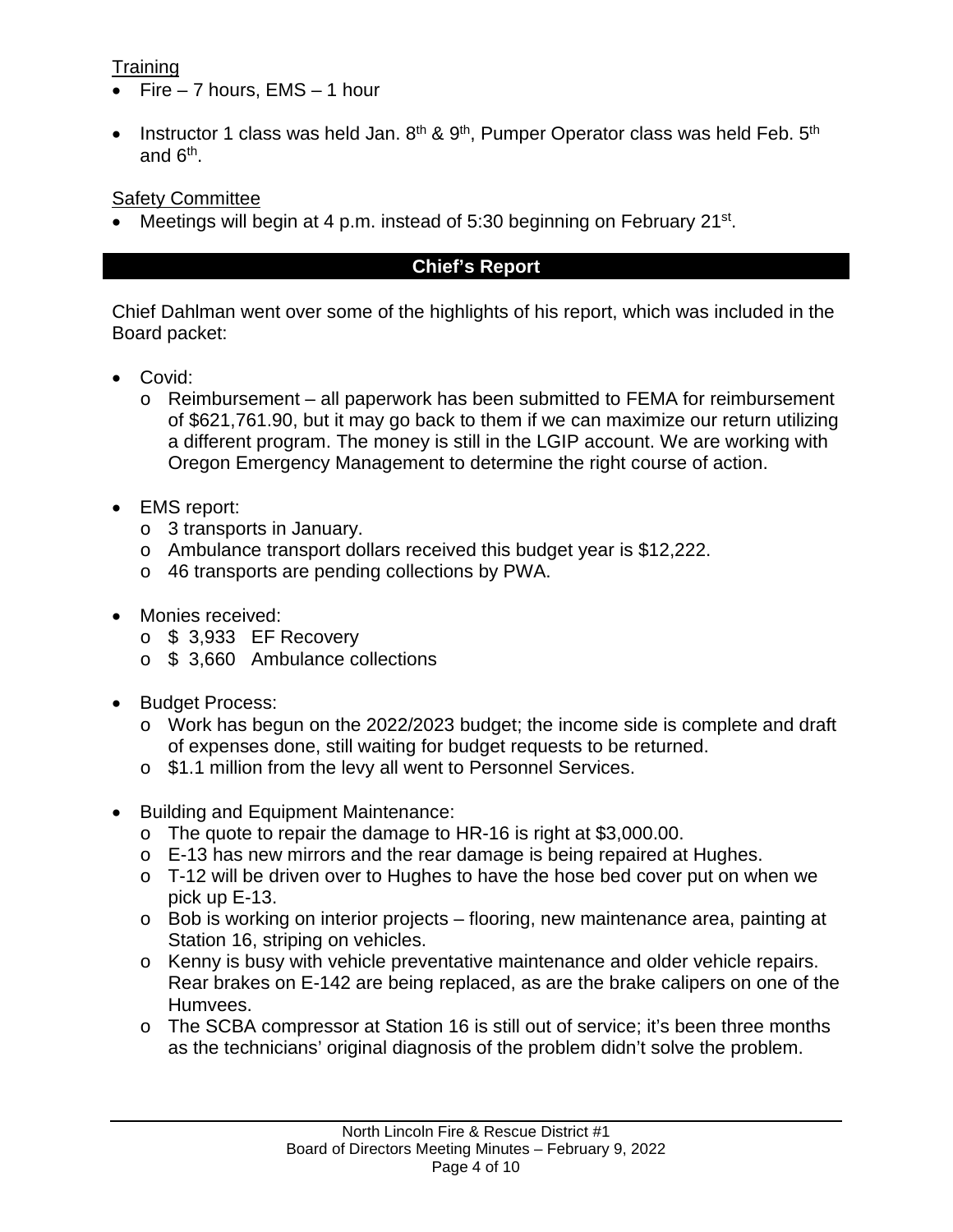- Alarm Responses:
	- o January alarms are up 30% over January last year, current average is 10 calls per day.
- Grant applications:
	- o SDAO Safety and Security Grant no response yet.
	- o Annual disaster matching grant of \$2,500 from Lincoln County has been applied for.
- Polaris Beach Rescue UTV was supposed to arrive last week, but delivery was delayed. It should be here soon.
- District Annexations:
	- o Senate Bill 1582 regarding annexation in a rural fire district has been reintroduced. Chief Dahlman has written a letter in favor of this.
	- o The owners of the nine unannexed properties in Roads End will be sent final letters notifying them of their options.
	- o No contact from Lincoln Country over the Hwy. 229 annexation request.
- Bond Purchases
	- o The Direct Capture Exhaust System for Station 16 has been installed but is not working properly so payment is being withheld until it does.
	- o The WUI engine is now not expected until the end of May or June.
- Personnel and Hiring:
	- o Three new Volunteers are in process.
	- o Twenty applications have been received so far for the Office Administrator position. Applications will be accepted until February 25<sup>th</sup>, the top six will be interviewed the week after and job offer will be made to start March 24<sup>th</sup>.
	- o So far we have received only six applications for the eight firefighter positions, but the deadline is March 18, 2022.
- Surplus Property:
	- o The portable radios and chargers were listed on GovDeals.

# **Miscellaneous Items**

- Oregon State Fire Marshal's Office sent us a "report card" with a breakdown of our 2021 incidents, it is included in the Board packet.
- Best Practices Program 2022 from SDAO:
	- o This is the Board members' responsibility, and the District will receive a 10% discount once it is accomplished. Board President Ron Woodard will coordinate the training.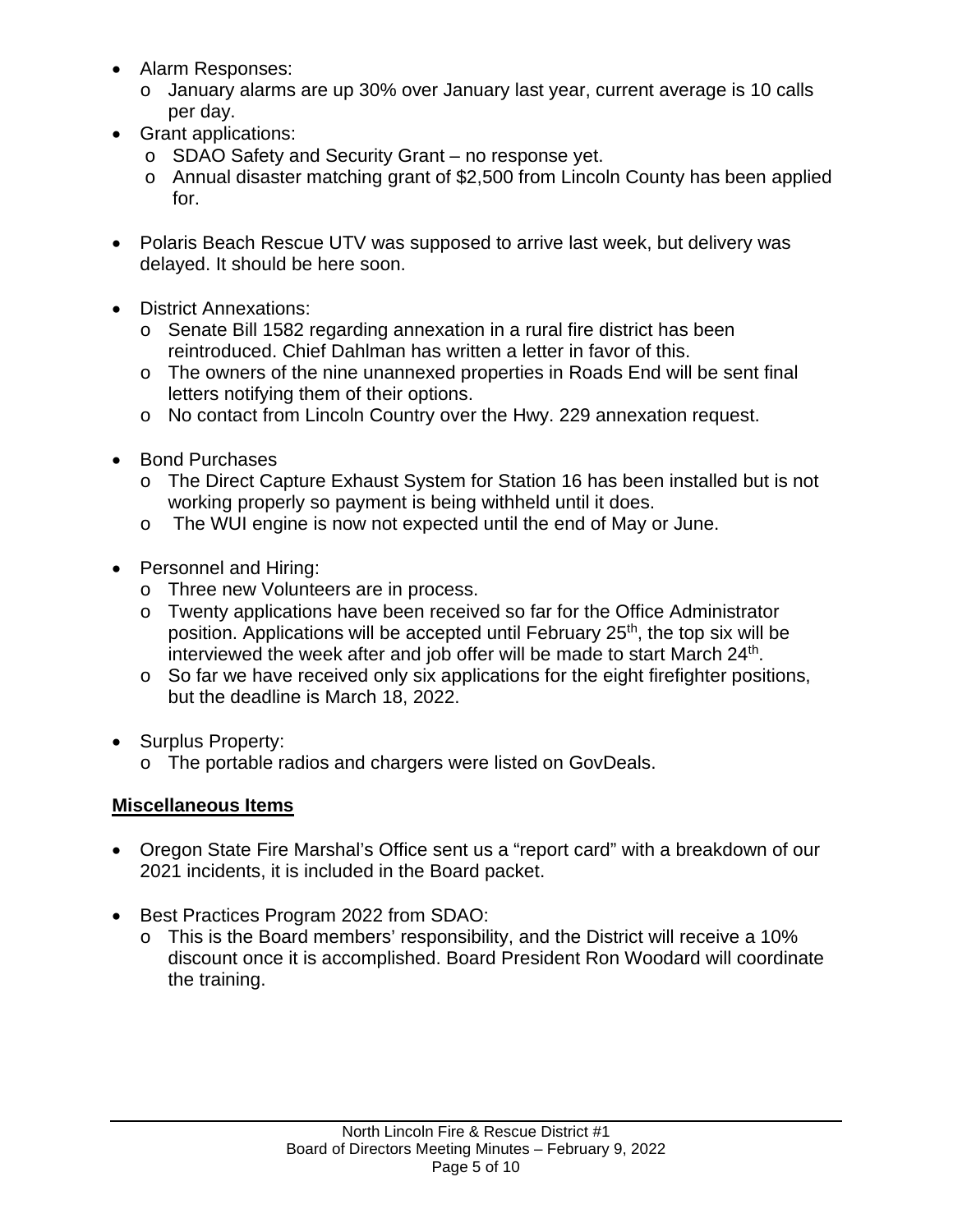- December Response Times:
	- o We began tracking out-the-door times in October of 2021; the standard is 90 seconds or less 90% of the time. NLFR response times have been cut by 40 seconds since October.
- NLFR is sending an engine to Woodburn to cover their District while they attend Firefighter Austin Smith's funeral. A NLFR ladder truck will be going to the funeral service, which will be held Saturday, February 12<sup>th</sup> at 1 p.m.

### **For the Good of the Order**

- The mobile reader board out front at Station 14 will be moved to free up that parking space.
- Chief Dahlman received an Intent to Bargain notice from the Firefighter's Union.

# **Call for General Public Comments for Non-Agenda Items**

Nancy Oksenholt asked if every fire station has a generator, and the answer is yes.

Jamie Wright made a motion to adjourn the meeting; Alan Lee seconded the motion. The motion passed. **(See Motion #7)**

ADJOURNED AT 5:35 p.m. *The minutes were taken, transcribed, and submitted by KrieAnn Kudar, Administrative Assistant.*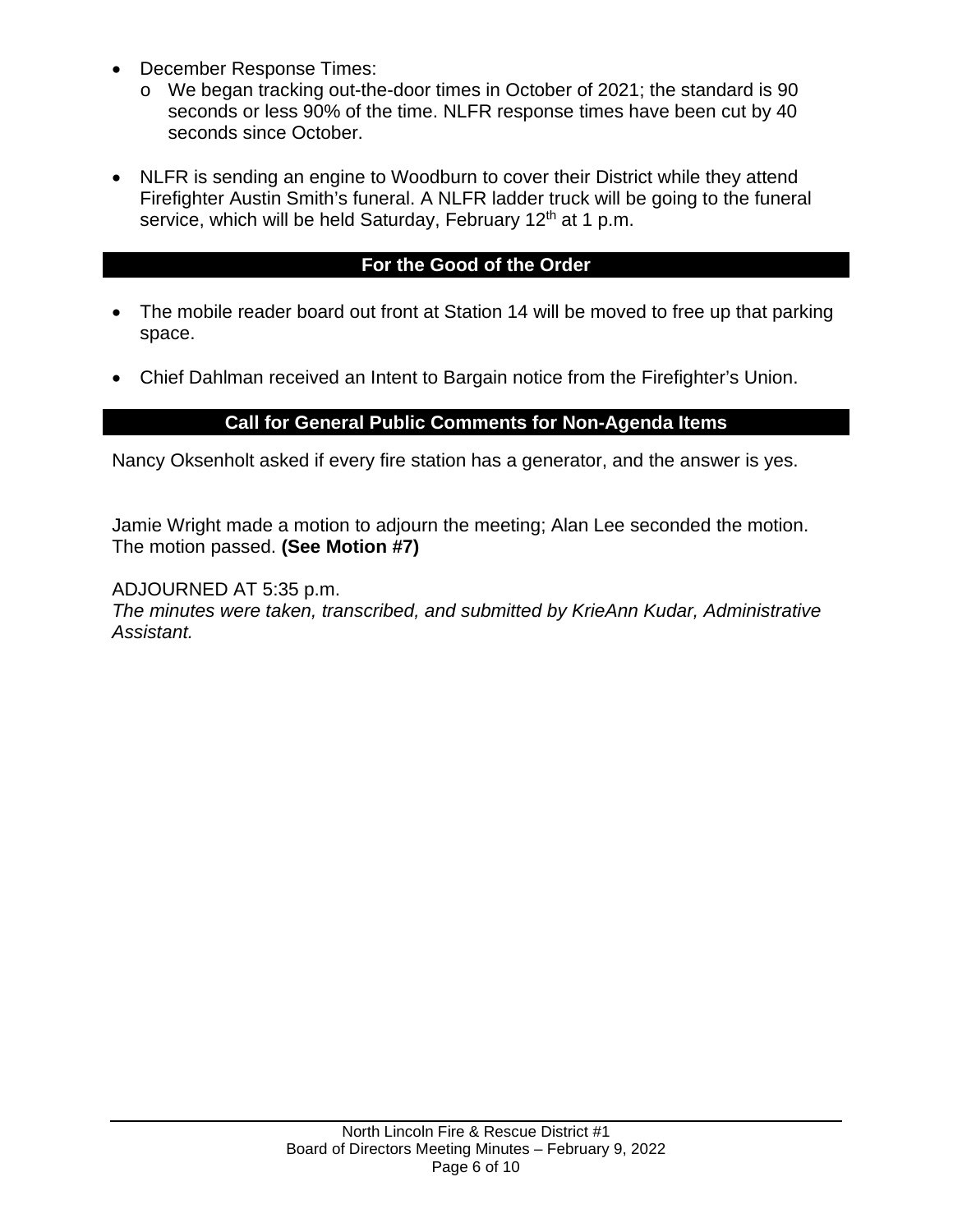#### NORTH LINCOLN FIRE & RESCUE DISTRICT #1 Motion #1 and Voting Record Date: 2-9-2022

| Motion Made By: |                   | Motion Seconded By: |                   |
|-----------------|-------------------|---------------------|-------------------|
|                 | Ron Woodard       |                     | Ron Woodard       |
|                 | <b>Tim Beatty</b> |                     | <b>Tim Beatty</b> |
|                 | Alan Lee          |                     | Alan Lee          |
|                 | Jamie Wright      |                     | Jamie Wright      |
|                 | Dan Drayton       |                     | Dan Drayton       |

MOTION: To approve the Minutes of the January 12, 2022 Board meeting as presented.

|               | <b>FOR</b> | <b>AGAINST</b> | ABSTAINED | <b>COMMENTS</b> |
|---------------|------------|----------------|-----------|-----------------|
| Woodard       |            |                |           |                 |
| <b>Beatty</b> |            |                |           |                 |
| Lee           |            |                |           |                 |
| Wright        |            |                |           |                 |
| Drayton       | Absent     |                |           |                 |

| <b>RESULTS</b> |         |  |
|----------------|---------|--|
| PASSED         | FAIL FD |  |
|                |         |  |

### NORTH LINCOLN FIRE & RESCUE DISTRICT #1 Motion #2 and Voting Record Date: 2-9-2022

| Motion Made By: |                   | Motion Seconded By: |                   |
|-----------------|-------------------|---------------------|-------------------|
|                 | Ron Woodard       |                     | Ron Woodard       |
|                 | <b>Tim Beatty</b> |                     | <b>Tim Beatty</b> |
|                 | Alan Lee          |                     | Alan Lee          |
|                 | Jamie Wright      |                     | Jamie Wright      |
|                 | Dan Drayton       |                     | Dan Drayton       |

MOTION: To approve the monthly financial reports as presented.

|               | <b>FOR</b> | <b>AGAINST</b> | ABSTAINED | <b>COMMENTS</b> |
|---------------|------------|----------------|-----------|-----------------|
| Woodard       |            |                |           |                 |
| <b>Beatty</b> |            |                |           |                 |
| Lee           |            |                |           |                 |
| Wright        |            |                |           |                 |
| Drayton       | Absent     |                |           |                 |

| <b>RESULTS</b>                 |  |  |
|--------------------------------|--|--|
| <b>PASSED</b><br><b>FAILED</b> |  |  |
|                                |  |  |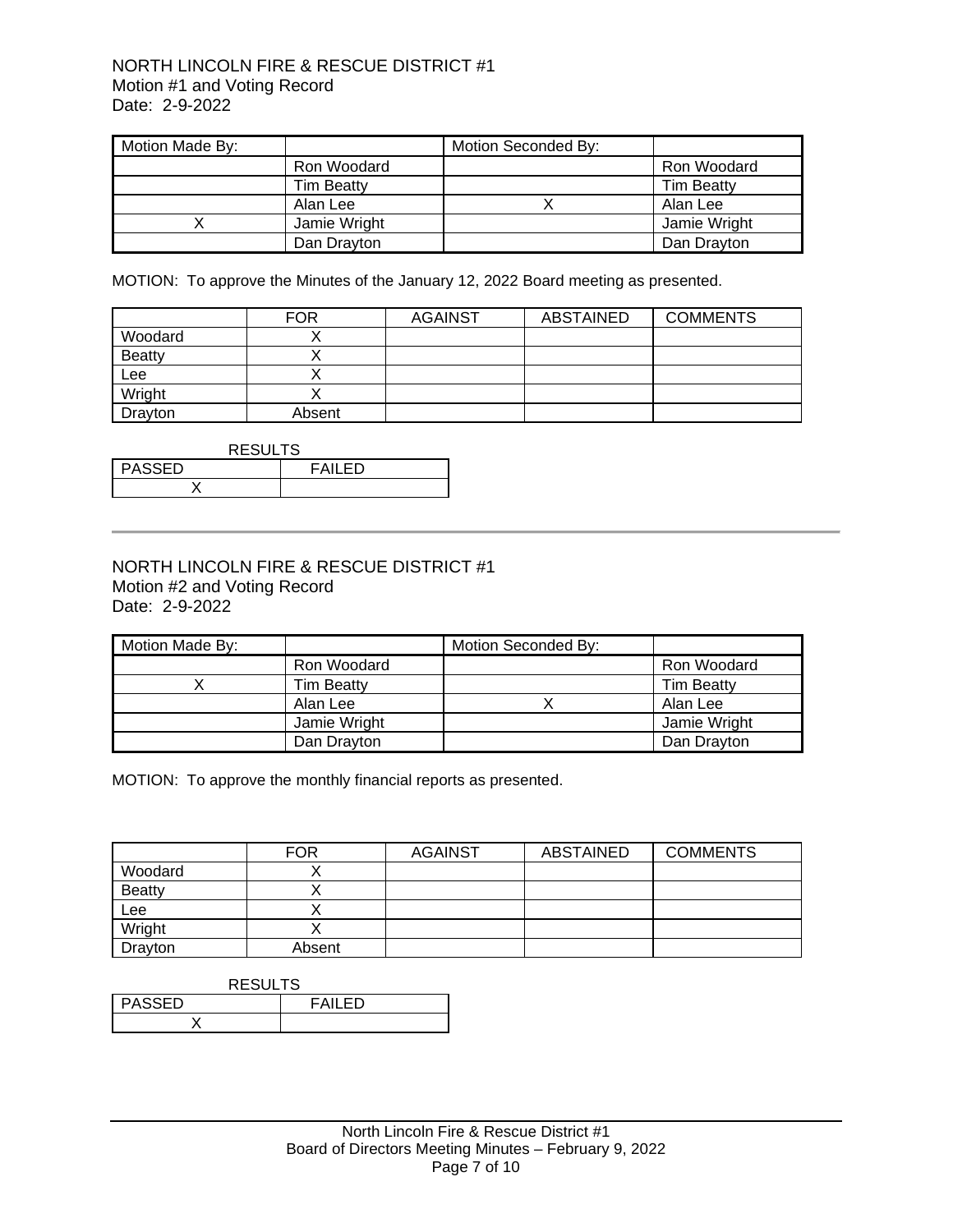#### NORTH LINCOLN FIRE & RESCUE DISTRICT #1 Motion #3 and Voting Record Date: 2-9-2022

| Motion Made By: |                   | Motion Seconded By: |                   |
|-----------------|-------------------|---------------------|-------------------|
|                 | Ron Woodard       |                     | Ron Woodard       |
|                 | <b>Tim Beatty</b> |                     | <b>Tim Beatty</b> |
|                 | Alan Lee          |                     | Alan Lee          |
|                 | Jamie Wright      |                     | Jamie Wright      |
|                 | Dan Drayton       |                     | Dan Drayton       |

MOTION: To approve the payment of the bills as presented.

|               | <b>FOR</b> | <b>AGAINST</b> | ABSTAINED | <b>COMMENTS</b> |
|---------------|------------|----------------|-----------|-----------------|
| Woodard       |            |                |           |                 |
| <b>Beatty</b> |            |                |           |                 |
| Lee           |            |                |           |                 |
| Wright        |            |                |           |                 |
| Drayton       | Absent     |                |           |                 |

| <b>RESULTS</b> |               |
|----------------|---------------|
| PASSED         | <b>FAILED</b> |
|                |               |

#### NORTH LINCOLN FIRE & RESCUE DISTRICT #1 Motion #4 and Voting Record Date: 2-9-2022

| Motion Made By: |                   | Motion Seconded By: |                   |
|-----------------|-------------------|---------------------|-------------------|
|                 | Ron Woodard       |                     | Ron Woodard       |
|                 | <b>Tim Beatty</b> |                     | <b>Tim Beatty</b> |
|                 | Alan Lee          |                     | Alan Lee          |
|                 | Jamie Wright      |                     | Jamie Wright      |
|                 | Dan Drayton       |                     | Dan Drayton       |

MOTION: To approve the appointment of Nancy Oksenholt to another three-year term on the Budget Committee.

|               | <b>FOR</b> | <b>AGAINST</b> | <b>ABSTAINED</b> | <b>COMMENTS</b> |
|---------------|------------|----------------|------------------|-----------------|
| Woodard       |            |                |                  |                 |
| <b>Beatty</b> |            |                |                  |                 |
| Lee           |            |                |                  |                 |
| Wright        |            |                |                  |                 |
| Drayton       | Absent     |                |                  |                 |

| <b>RESULTS</b>           |  |  |
|--------------------------|--|--|
| <b>PASSED</b><br>FAII FD |  |  |
|                          |  |  |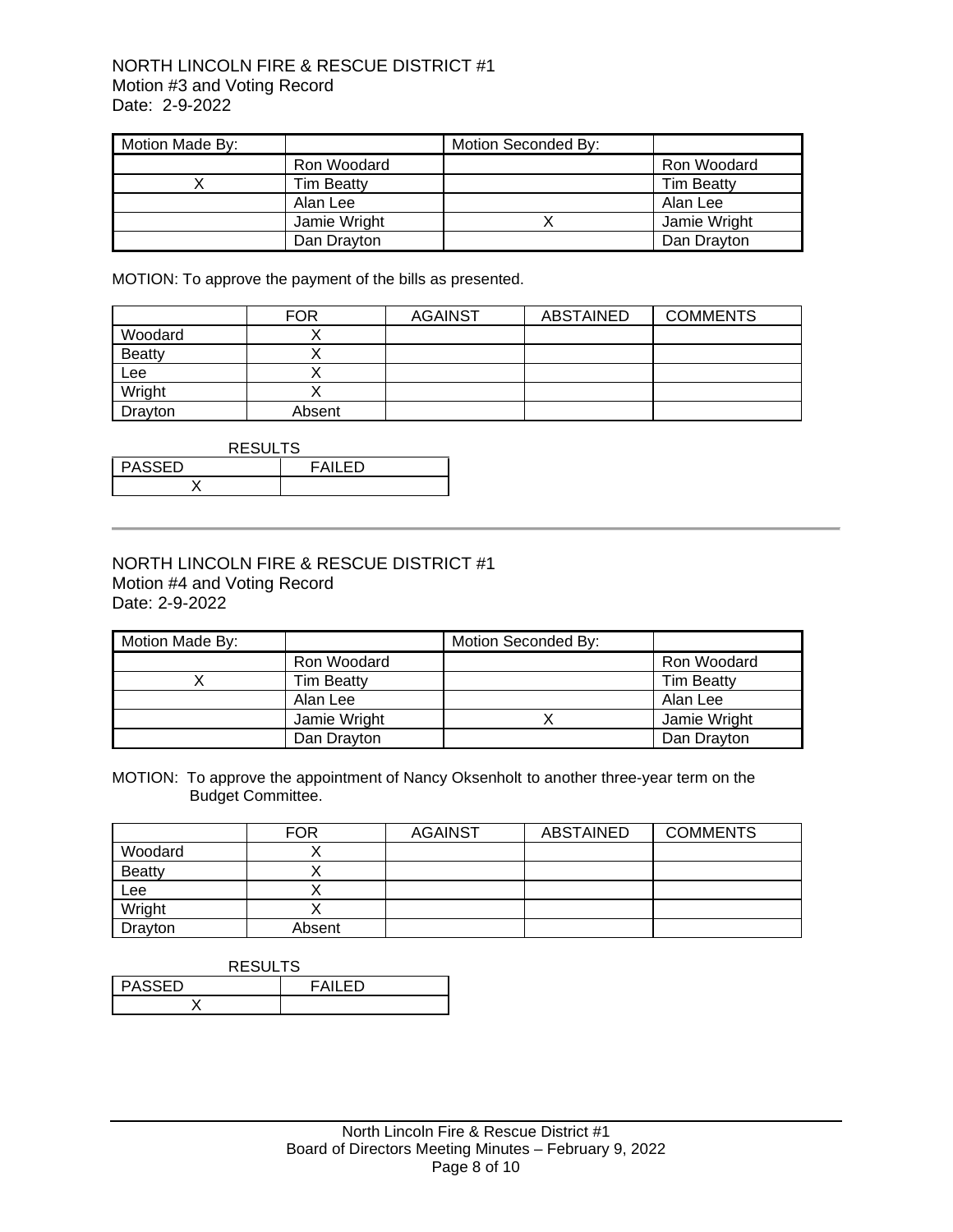#### NORTH LINCOLN FIRE & RESCUE DISTRICT #1 Motion #5 and Voting Record Date: 2-9-2022

| Motion Made By: |                   | Motion Seconded By: |                   |
|-----------------|-------------------|---------------------|-------------------|
|                 | Ron Woodard       |                     | Ron Woodard       |
|                 | <b>Tim Beatty</b> |                     | <b>Tim Beatty</b> |
|                 | Alan Lee          |                     | Alan Lee          |
|                 | Jamie Wright      |                     | Jamie Wright      |
|                 | Dan Drayton       |                     | Dan Drayton       |

MOTION: To approve the LOSAP reports for October, November, and December 2021 as presented and check # 32836 in the amount \$5,835.00.

|               | <b>FOR</b> | <b>AGAINST</b> | <b>ABSTAINED</b> | <b>COMMENTS</b> |
|---------------|------------|----------------|------------------|-----------------|
| Woodard       |            |                |                  |                 |
| <b>Beatty</b> |            |                |                  |                 |
| Lee           |            |                |                  |                 |
| Wright        |            |                |                  |                 |
| Drayton       | Absent     |                |                  |                 |

RESULTS

| $\cdots$ |  |
|----------|--|
|          |  |

#### NORTH LINCOLN FIRE & RESCUE DISTRICT #1 Motion #6 and Voting Record Date: 2-9-2022

| Motion Made By: |                   | Motion Seconded By: |                   |
|-----------------|-------------------|---------------------|-------------------|
|                 | Ron Woodard       |                     | Ron Woodard       |
|                 | <b>Tim Beatty</b> |                     | <b>Tim Beatty</b> |
|                 | Alan Lee          |                     | Alan Lee          |
|                 | Jamie Wright      |                     | Jamie Wright      |
|                 | Dan Drayton       |                     | Dan Dravton       |

MOTION: To approve Resolution #2022-03 to appropriate funds received from the State of Oregon in the amount of \$213,000.00 to the accounts below:

|             | alliverit of exit blood of the accounts below. |
|-------------|------------------------------------------------|
| \$50,000.00 | Account #5570 (Staff Overtime)                 |
| \$16,000.00 | Account #5610 (Temporary Employees)            |
| \$50,000.00 | Account #5720 (PERS)                           |
| \$27,000.00 | Account #6810 (Apparatus Repairs)              |
| \$10,000.00 | Account #6812 (Apparatus Fuel)                 |
| \$25,000.00 | Account #6835 (Fire Supplies)                  |
| \$35,000.00 | Account #7480 (Capital Outlay)                 |
|             |                                                |

|         | <b>FOR</b> | <b>AGAINST</b> | ABSTAINED | <b>COMMENTS</b> |
|---------|------------|----------------|-----------|-----------------|
| Woodard |            |                |           |                 |
| Beatty  |            |                |           |                 |
| Lee     |            |                |           |                 |
| Wright  |            |                |           |                 |
| Drayton | Absent     |                |           |                 |

| <b>RESULTS</b> |               |
|----------------|---------------|
| <b>PASSED</b>  | <b>FAILED</b> |
|                |               |